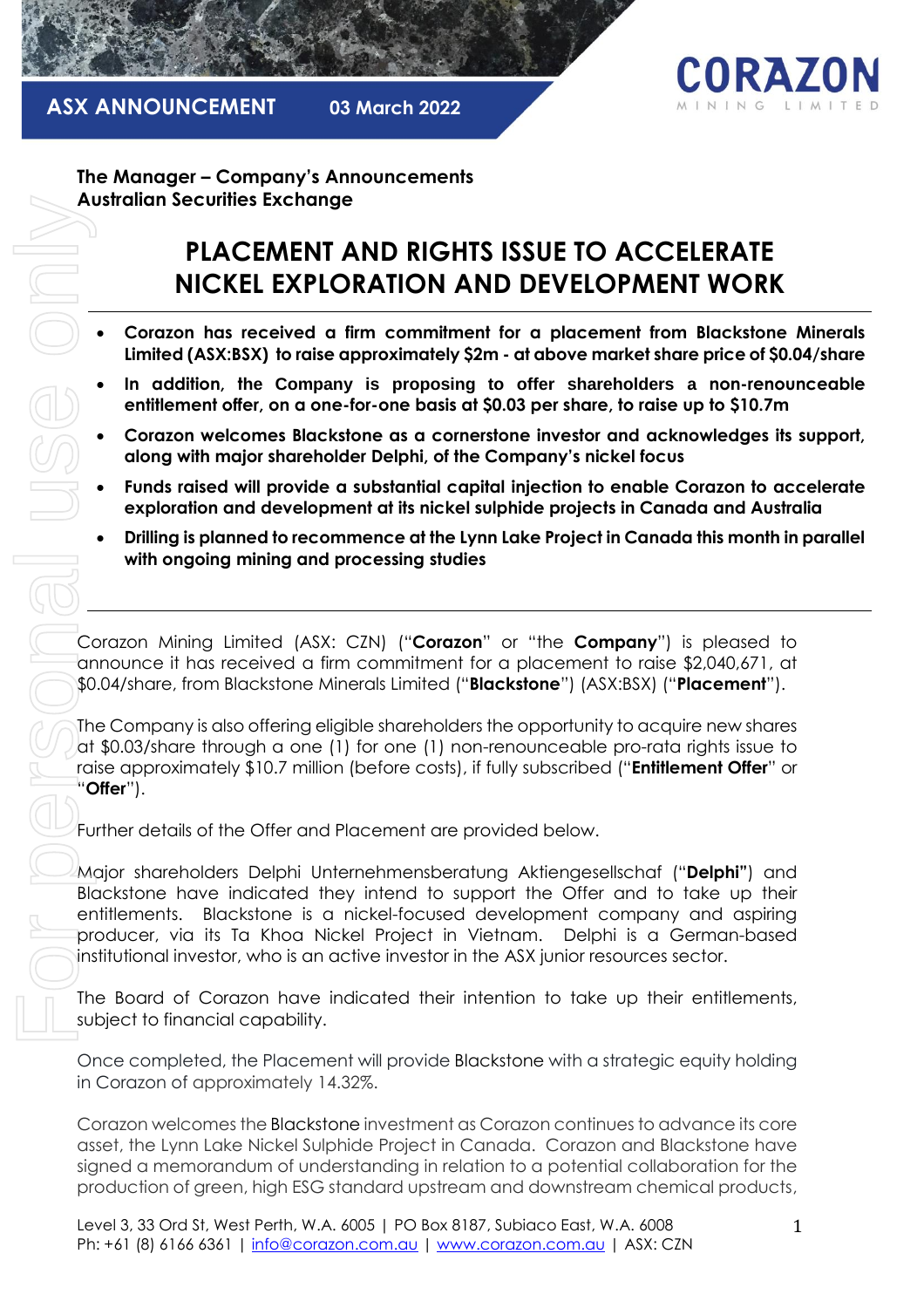



as well as the consideration of potential for future offtakes or joint ventures, to seek to exploit growing demand from the electric vehicle battery sector.

## Corazon's Chairman, Mr Terry Streeter, said:

*"The Corazon share registry has evolved significantly over recent months, with nickel focused groups like Delphi and Blackstone seeking to cornerstone the Company. This provides the foundations of support required to accelerate exploration and project studies on the potential re-development of the Lynn Lake Nickel Sulphide Project. We are also pleased to offer Corazon shareholders the opportunity to support the advancement of our nickel assets via the Entitlement Offer, at a time of strong nickel prices and increased demand for product from the emerging rechargeable battery sector."* Content of the personalised entitlement of the personalised entitlement and will need to complete the personalised entitlement and will need to complete the personalised entitlement of the personalised entitlement and will

## **Placement Details**

The Placement consists of the issue of 51,016,778 ordinary fully paid shares ("**Placement Shares**") at an issue price of \$0.04 per Placement Share, raising \$2,040,671. The Placement Shares are anticipated to be issued on Friday 4 March 2022, with 42,760,022 being issued under the Company's ASX Listing Rule 7.1 capacity and 8,256,756 being issued under the Company's ASX Listing Rule 7.1A capacity.

The \$0.04 issue price is a 25% premium to the closing price of \$0.032 on 2 March 2022.

## **Entitlement Offer Details**

The non-renounceable pro-rata entitlement offer will be undertaken on the basis of one (1) new share for every one (1) existing share held, at an issue price of 3 cents (\$0.03). If fully subscribed by shareholders, the Entitlement Offer will raise approximately \$10.7 million, before costs and expenses.

The issue price of \$0.03 under the Entitlement Offer represents a discount of approximately 7.8% to the volume weighted average market price of \$0.0325 for CZN shares for 15 trading days prior to 3 March 2022, and a discount of approximately 6.25% to CZN's last closing price of \$0.032 on 2 March 2022.

Following the issue of the Placement Shares, the maximum number of new shares to be issued under the Entitlement Offer is 356,334,345 (based on the undiluted share capital of CZN as at the close of trade on 2 March 2022, without taking into account the impact of rounding).

The Entitlement Offer is non-renounceable, meaning that a shareholder's right to subscribe for new shares under the Entitlement Offer is not transferable.

## **Other Matters**

Further details of the Entitlement Offer, including details on how to accept the offer and key risks will be set out in a prospectus which is expected to be lodged with ASIC and the ASX on 8 March 2022 ("**Prospectus**"). Shareholders may view the Company's ASX announcements, including those relating to the Entitlement Offer, on the ASX website under the ASX code: CZN.

Eligible shareholders should consider the Prospectus before deciding whether to acquire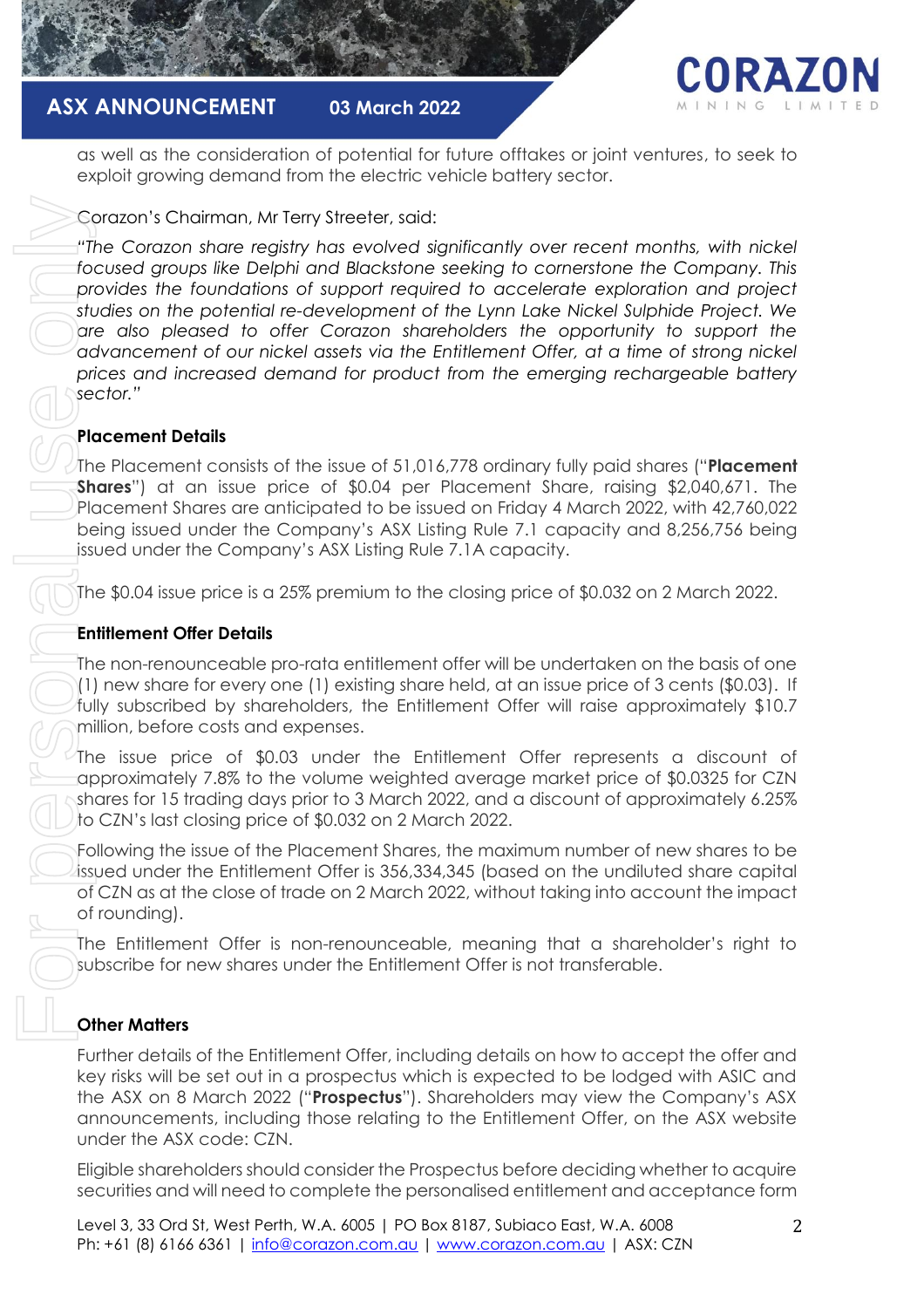

## **ASX ANNOUNCEMENT 03 March 2022**

that will accompany the Prospectus in order to apply for shares under the Entitlement Offer.

## **Indicative Timetable for Entitlement Offer**

| Lodgment of Prospectus with the ASIC                                                                                                                                                                                         | Tuesday, 8 March 2022    |
|------------------------------------------------------------------------------------------------------------------------------------------------------------------------------------------------------------------------------|--------------------------|
| Lodgment of Prospectus and Appendix 3B with ASX                                                                                                                                                                              | Tuesday, 8 March 2022    |
| Ex date                                                                                                                                                                                                                      | Friday, 11 March 2022    |
| Record Date for determining Entitlements                                                                                                                                                                                     | Monday, 14 March 2022    |
| Offer opening date, Prospectus sent out to<br>Shareholders and Company announces this has<br>been completed                                                                                                                  | Thursday, 17 March 2022  |
| Last day to extend the Closing Date                                                                                                                                                                                          | Wednesday, 23 March 2022 |
| Closing Date as at 5:00pm <sup>*</sup>                                                                                                                                                                                       | Monday, 28 March 2022    |
| Securities quoted on a deferred settlement basis                                                                                                                                                                             | Tuesday, 29 March 2022   |
| Announcement of the results of the Offer                                                                                                                                                                                     | Thursday, 31 March 2022  |
| Issue date and lodgment of Appendix 2A with ASX<br>applying for quotation of the Shares                                                                                                                                      | Monday, 4 April 2022     |
|                                                                                                                                                                                                                              |                          |
| Quotation of Shares issued under the Offer*                                                                                                                                                                                  | Tuesday, 5 April 2022    |
| *The Directors may extend the Closing Date by giving at least 3 Business Days' notice to ASX prior to the<br>Closing Date. Accordingly, the date the Shares are expected to commence trading on ASX may vary.                |                          |
| <b>Use of Funds</b><br>The Company intends to apply the funds raised under the Placement and the Entitlemer<br>Offer to:                                                                                                     |                          |
| Exploration activities, including drilling and geophysics, at the Lynn Lake Project<br>Engineering and processing studies for the Lynn Lake Mining Centre<br>Resource definition drilling within the Lynn Lake Mining Centre |                          |
| Finalising the acquisition of the Miriam Project in W.A. (ASX announcement 1<br>October 2021)                                                                                                                                |                          |
| Initial exploration of the Miriam Nickel Project, including geophysical surveys an<br>drilling                                                                                                                               |                          |

## **Use of Funds**

- Exploration activities, including drilling and geophysics, at the Lynn Lake Project
- Engineering and processing studies for the Lynn Lake Mining Centre
- Resource definition drilling within the Lynn Lake Mining Centre
- Finalising the acquisition of the Miriam Project in W.A. (ASX announcement 15 October 2021)
- Initial exploration of the Miriam Nickel Project, including geophysical surveys and drilling
- Generative exploration works at the Mt Gilmore Copper-Cobalt-Gold Project in NSW.

Corazon's primary focus is the exploration and re-development of the Lynn Lake Nickel-Copper-Cobalt Sulphide Project in Canada. Secondary activities include the initial testing of the Miriam Nickel Sulphide Project (subsequent to completing acquisition of the asset) and advancing the understanding of the large copper-cobalt-silver geochemical anomaly within the Mt Gilmore Project.

## *Lynn Lake Nickel Copper Cobalt Sulphide Project*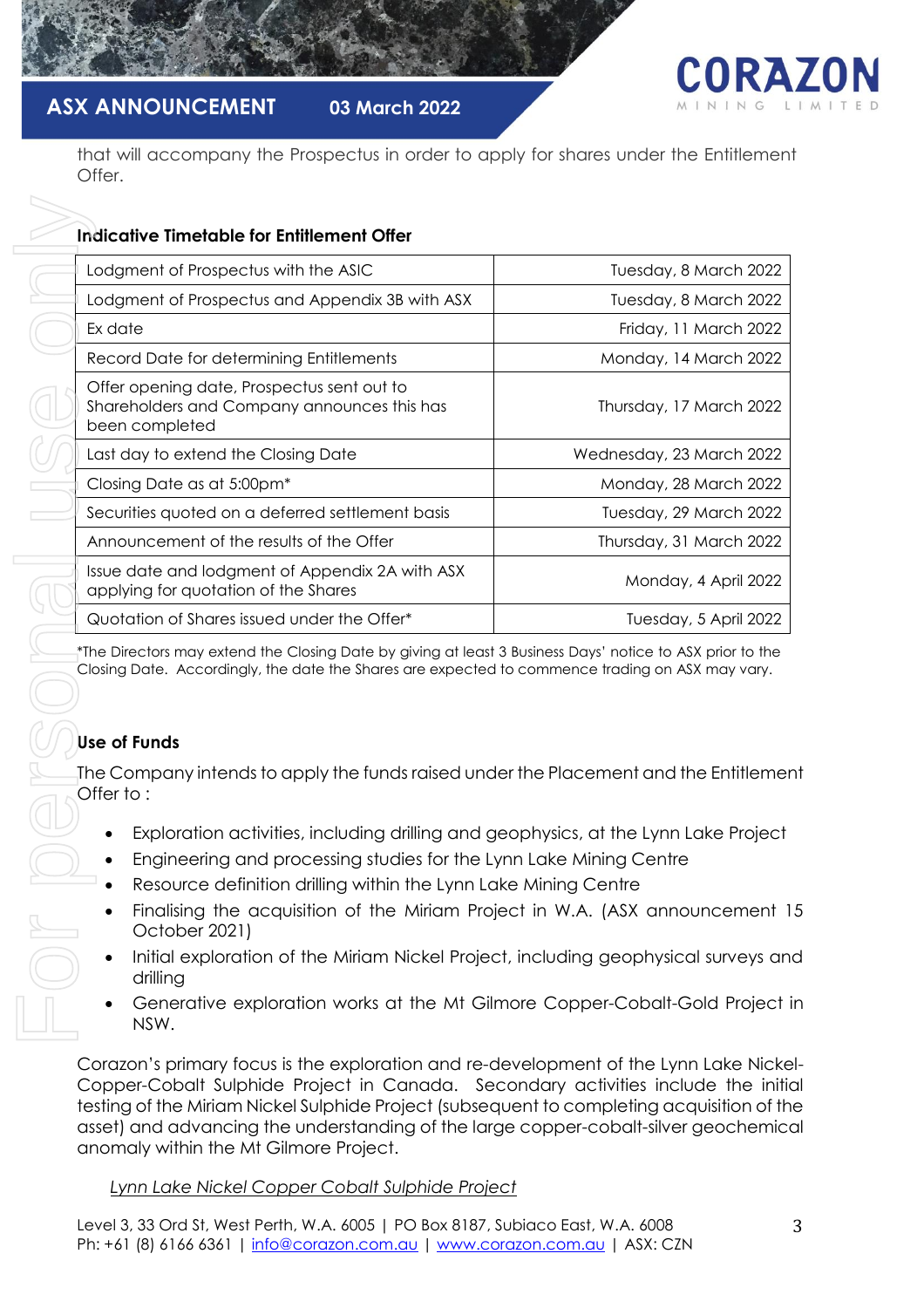



Corazon owns 100% of the Lynn Lake Project (Lynn Lake) - a prolific historical nickelcopper-cobalt mining centre that was mined for 24 years before closure in 1976. Corazon is the first company to have control of the entire Lynn Lake nickel camp since mine closure.

Corazon has a two-pronged strategy at Lynn Lake, focused on development and exploration. Studies are ongoing at the Mining Centre, and are designed to seek cost and performance efficiencies in mining and processing practices to progress the potential development of a significant, low-cost mining operation. The Company's exploration is focused on the discovery of new nickel sulphide deposits within the wider Lynn Lake Project area. This is a key focus for Corazon at Lynn Lake and this work is ongoing. For personal use only

#### *Mt Gilmore Cobalt Copper Gold Project*

The Mt Gilmore Cobalt-Copper-Gold Project (Mt Gilmore) is located 35 kilometres from Grafton in northern New South Wales. Corazon owns an 80% interest in Mt Gilmore and is managing and sole funding exploration until any future decision to mine is made.

Much of Mt Gilmore's historical exploration has focused on the Cobalt Ridge prospect (Cobalt Ridge) - a rare high-grade, cobalt sulphide deposit.

Work by Corazon since acquisition underpins the belief that Mt Gilmore may be prospective for hosting large intrusive related copper-gold systems, enriched in cobalt.

Corazon's exploration of the prospective "Mt Gilmore trend" uncovered a major copper–cobalt–silver-gold geochemical trend, representing a +20 kilometre-long district-scale exploration play for large intrusive related copper-cobalt-gold deposits.

## *Miriam Nickel Copper Sulphide Project*

For personal use onli

The Miriam Nickel Sulphide Project (Miriam) is located approximately 10 kilometres south-southwest of Coolgardie in Western Australia's goldfields region, on a trend of ultramafics best identified by the Miriam and Nepean (Auroch Minerals, ASX: AOU) nickel deposits. The Miriam Project is a highly prospective nickel exploration project, representing a strategic addition to Corazon's portfolio of nickel sulphide assets.

The Miriam Deposit was discovered in 1969, with 'high nickel tenor' massive and disseminated sulphides intersected in drilling. Miriam has extensive untested opportunities for nickel sulphide mineralisation at depth and along strike from previous drilling.

The existence of the defined target corridor will allow Corazon to undertake focused and detailed exploration programs, utilising modern higher-powered electromagnetic (EM) geophysics.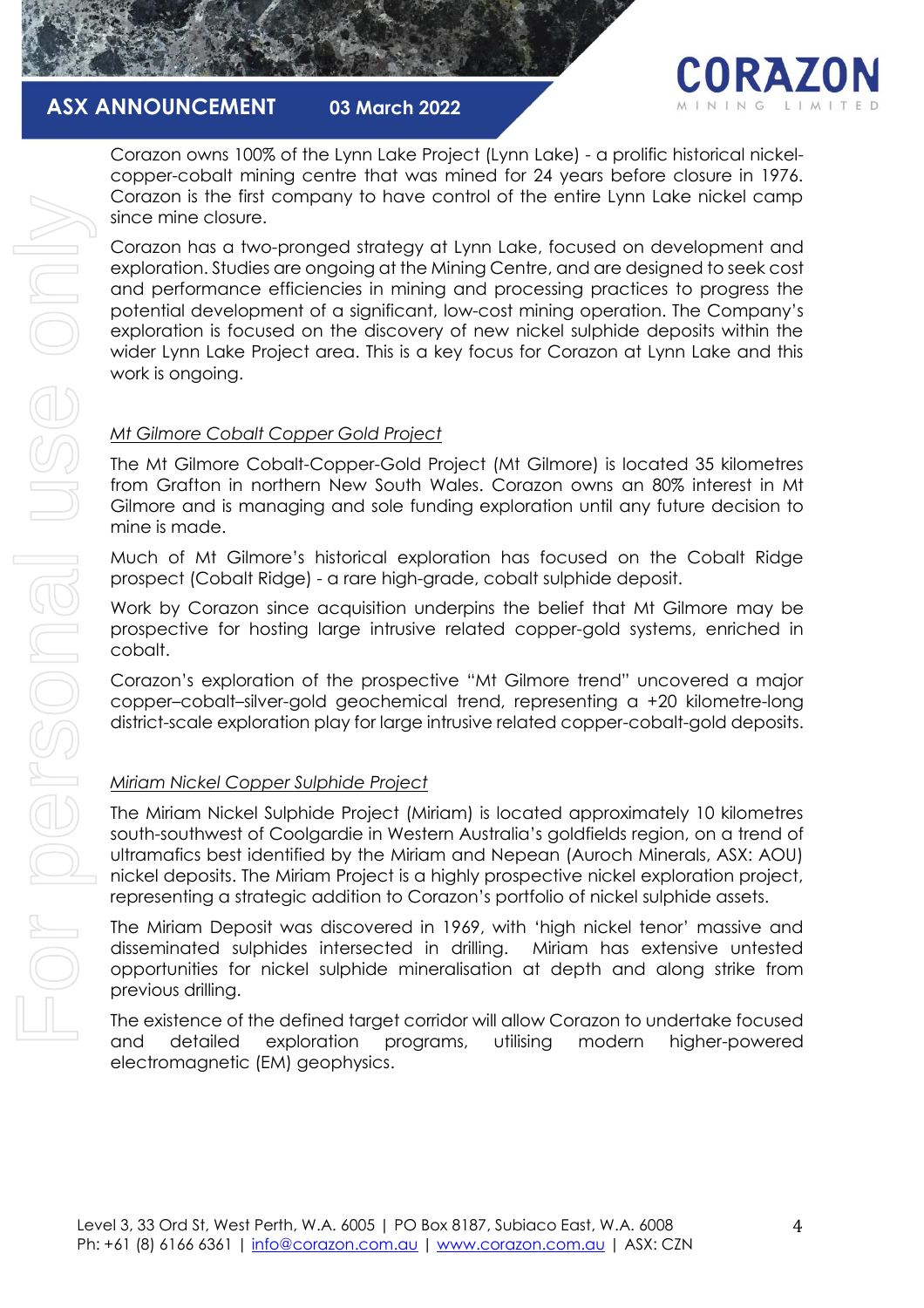

**END**.

*This announcement has been authorised on behalf of Corazon Mining Limited by Managing Director, Mr. Brett Smith.*

**For further information visit www.corazon.com.au or contact:**

Brett Smith Managing Director Corazon Mining Limited P: +61 (8) 6142 6366 E: [info@corazon.com.au](mailto:info@corazon.com.au)

James Moses Media and Investor Relations Mandate Corporate M: +61 (0) 420 991 574 E: [james@mandatecorporate.com.au](mailto:james@mandatecorporate.com.au)

#### **Competent Persons Statement**

The information in this report that relates to Exploration Results is based on information compiled by Mr Brett Smith, B.Sc Hons (Geol), Member AusIMM, Member AIG and an employee of Corazon Mining Limited. Mr Smith has sufficient experience that is relevant to the style of mineralization and type of deposit under consideration and to the activity which he is undertaking to qualify as a Competent Person as defined in the 2012 Edition of the "Australasian Code for Reporting of Exploration Results, Mineral Resources and Ore Reserves". Mr Smith consents to the inclusion in the report of the matters based on this information in the form and context in which it appears.

## *Forward Looking Statements*

This announcement contains certain statements that may constitute "forward looking statement". Such statements are only predictions and are subject to inherent risks and uncertainties, which could cause actual values, results, performance achievements to differ materially from those expressed, implied or projected in any forward looking statements.

Forward-looking statements are statements that are not historical facts. Words such as "expect(s)", "feel(s)", "believe(s)", "will", "may", "anticipate(s)" and similar expressions are intended to identify forward-looking statements. These statements include, but are not limited to statements regarding future production, resources or reserves and exploration results. All such statements are subject to certain risks and uncertainties, many of which are difficult to predict and generally beyond the control of the Company, that could cause actual results to differ materially from those expressed in, or implied or projected by, the forward-looking information and statements. These risks and uncertainties include, but are not limited to: (i) those relating to the interpretation of drill results, the geology, grade and continuity of mineral deposits and conclusions of economic evaluations, (ii) risks relating to possible variations in reserves, grade, planned mis announcement has been authorised on beholf of Corazon Mining Untilled by<br> **For further information visit www.conson.com.au or contact:**<br> **For further information visit www.conson.com.au or contact:**<br> **For further infor**